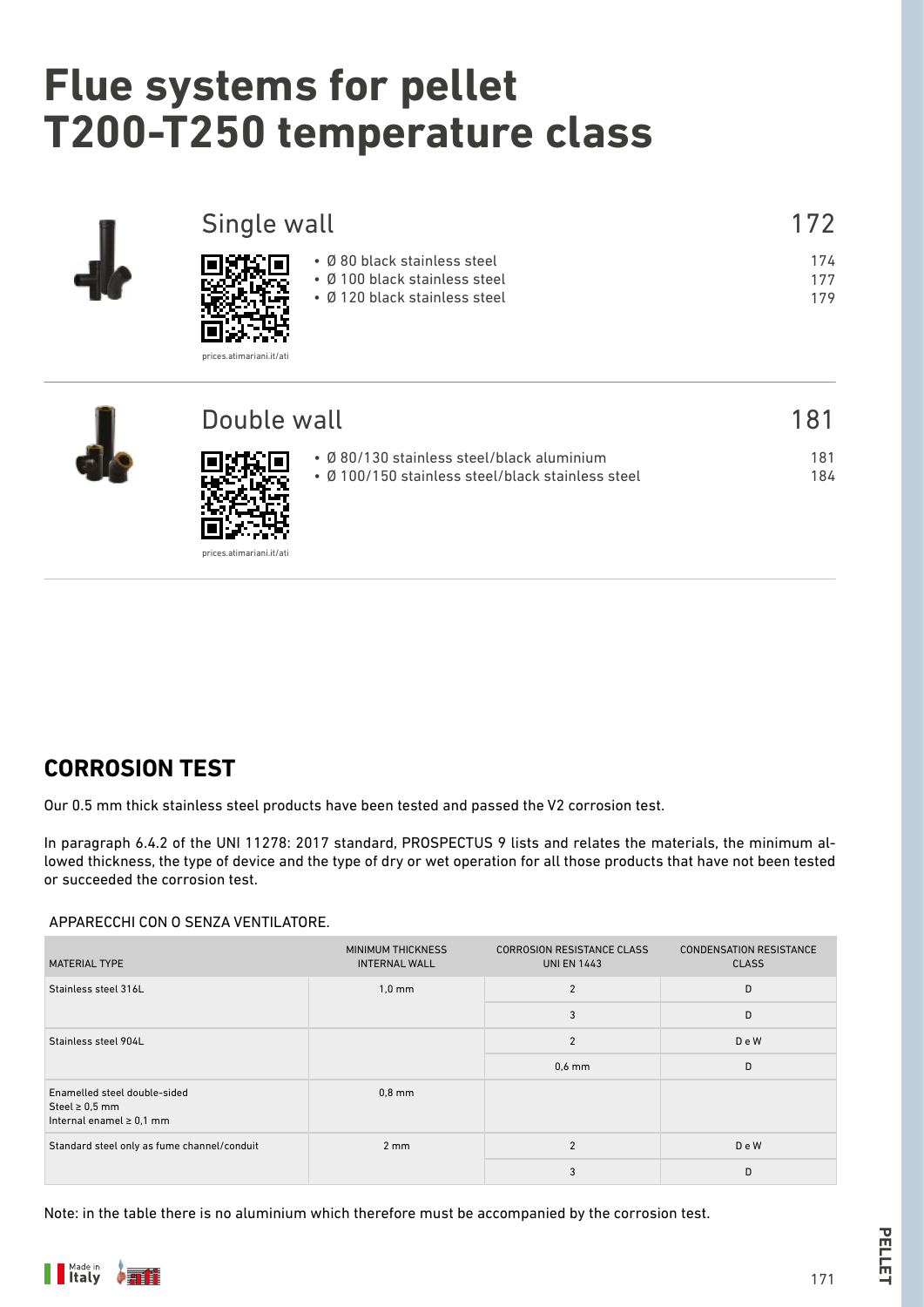# **SINGLE WALL STAINLESS STEEL AISI 316/L**

Available diametres

**Ø 80÷120**

# Documentation 流深回



get.atimariani.it/dop/DOP08.pdf

| c. |    |
|----|----|
| t. | i, |

# **DoP T250**

get.atimariani.it/dop/DOP09.pdf



# get.atimariani.it/man/MANUT-FUM-003.pdf

**Instruction manual**

# **Catalogue section**

get.atimariani.it/engcat/INOX-BK-SW.pdf

# Applications



**Indoor installation**



**Pellet burning stoves**



Silicone seal compliant to UNI EN 14241-1



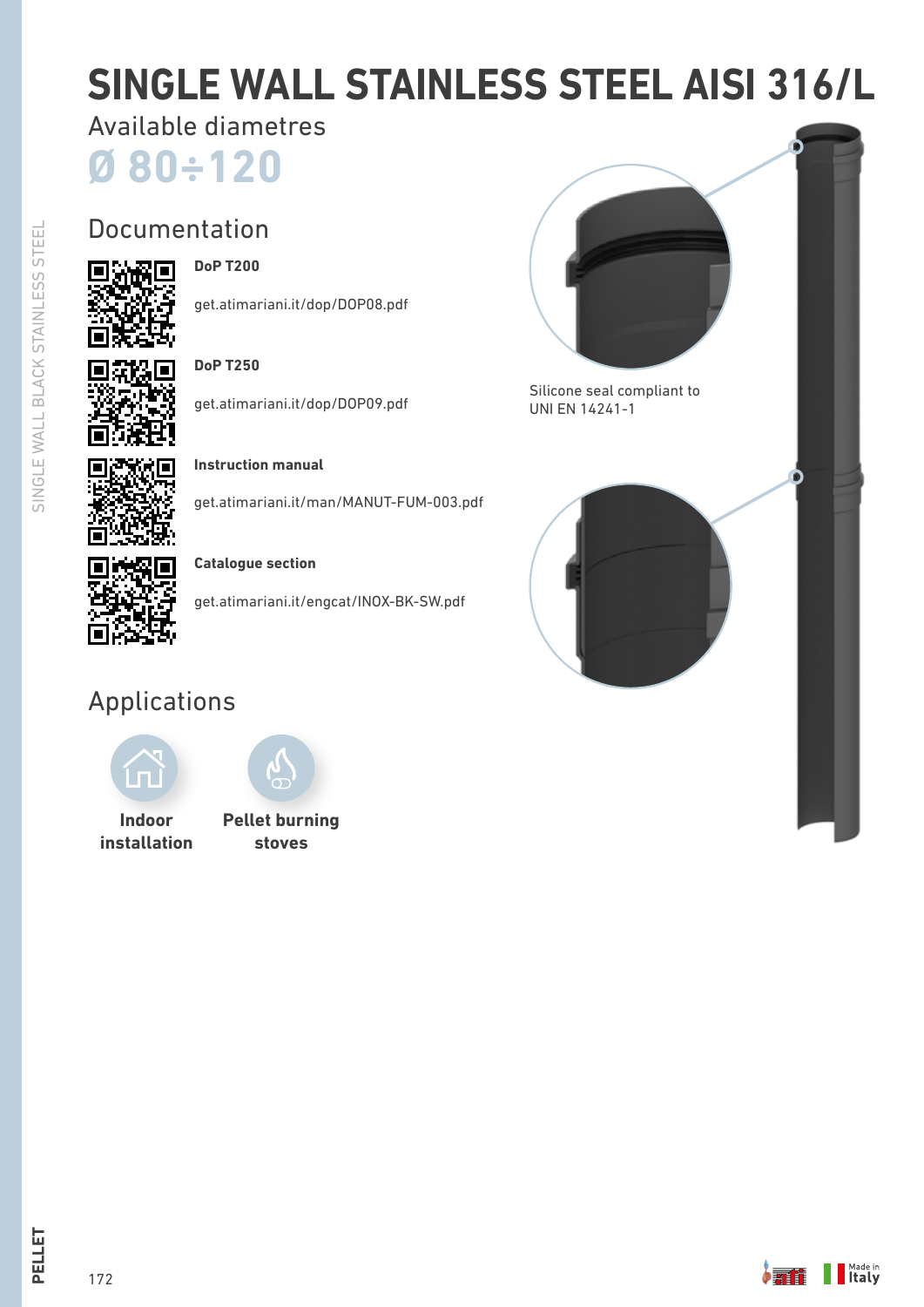# $C \in$ Product designation according to UNI EN 1856-2: 2009

### **Stainless steel single wall.**

| Temperature                 | Pressure                | Condensate      | Corrosion                         | Flue liner material<br>specification | Sootfire                    | Min. distance to com-<br>bustible material |
|-----------------------------|-------------------------|-----------------|-----------------------------------|--------------------------------------|-----------------------------|--------------------------------------------|
| T250<br>max $250 °C$        | N <sub>1</sub><br>40 Pa | Dry utilization | V <sub>2</sub><br>Corrosion class | L50050<br>Stainless steel 0.5<br>mm  | Resistant<br>(without seal) | 700M<br>700 mm                             |
| T250<br>max 250 $\degree$ C | N <sub>1</sub><br>40 Pa | Dry utilization | V <sub>2</sub><br>Corrosion class | L50080<br>Stainless steel 0.8<br>mm  | Resistant<br>(without seal) | 700M<br>700 mm                             |

# Product designation according to UNI EN 1856-2: 2009

| Stainless steel single wall. |                          |                      |                                          |                                      |                                       |                                            |
|------------------------------|--------------------------|----------------------|------------------------------------------|--------------------------------------|---------------------------------------|--------------------------------------------|
| Temperature                  | Pressure                 | Condensate           | Corrosion                                | Flue liner material<br>specification | Sootfire                              | Min. distance to com-<br>bustible material |
| T200<br>max 200 $\degree$ C  | P <sub>1</sub><br>200 Pa | W<br>Wet utilization | V <sub>2</sub><br><b>Corrosion class</b> | L50050<br>Stainless steel 0.5<br>mm  | 0<br>No resistance<br>(silicone seal) | 40M<br>40 mm                               |
| T200<br>max 200 $\degree$ C  | P <sub>1</sub><br>200 Pa | W<br>Wet utilization | V <sub>2</sub><br>Corrosion class        | L50080<br>Stainless steel 0.8<br>mm  | 0<br>No resistance<br>(silicone seal) | 40M<br>40 mm                               |
| T250<br>max $250 °C$         | P <sub>1</sub><br>200 Pa | W<br>Wet utilization | V <sub>2</sub><br>Corrosion class        | L50050<br>Stainless steel 0.5<br>mm  | 0<br>No resistance<br>(FKM seal)      | 70M<br>70 mm                               |
| T250<br>max 250 $\degree$ C  | P <sub>1</sub><br>200 Pa | W<br>Wet utilization | V <sub>2</sub><br><b>Corrosion class</b> | L50080<br>Stainless steel 0.8<br>mm  | 0<br>No resistance<br>(FKM seal)      | 70M<br>70 mm                               |

# **Product designation according to UNI EN 1856-1: 2009**

### **Stainless steel single wall.**

| Temperature                             | Pressure                 | Condensate           | Corrosion                                | Flue liner material<br>specification           | Sootfire                              | Min. distance to com-<br>bustible material |
|-----------------------------------------|--------------------------|----------------------|------------------------------------------|------------------------------------------------|---------------------------------------|--------------------------------------------|
| T <sub>200</sub><br>max 200 $\degree$ C | P <sub>1</sub><br>200 Pa | W<br>Wet utilization | V <sub>2</sub><br><b>Corrosion class</b> | L50050<br>Stainless steel 0.5<br>mm            | 0<br>No resistance<br>(silicone seal) | 60<br>60 mm                                |
| T200<br>max 200 $\degree$ C             | P <sub>1</sub><br>200 Pa | W<br>Wet utilization | V <sub>2</sub><br>Corrosion class        | L50080<br>Stainless steel 0.8<br><sub>mm</sub> | 0<br>No resistance<br>(silicone seal) | 60<br>60 mm                                |
| T250<br>max $250 °C$                    | P <sub>1</sub><br>200 Pa | W<br>Wet utilization | V <sub>2</sub><br><b>Corrosion class</b> | L50050<br>Stainless steel 0.5<br>mm            | 0<br>No resistance<br>(FKM seal)      | 70<br>70 mm                                |
| T250<br>max 250 $\degree$ C             | P <sub>1</sub><br>200 Pa | W<br>Wet utilization | V <sub>2</sub><br><b>Corrosion class</b> | L50080<br>Stainless steel 0.8<br><sub>mm</sub> | 0<br>No resistance<br>(FKM seal)      | 70<br>70 mm                                |



173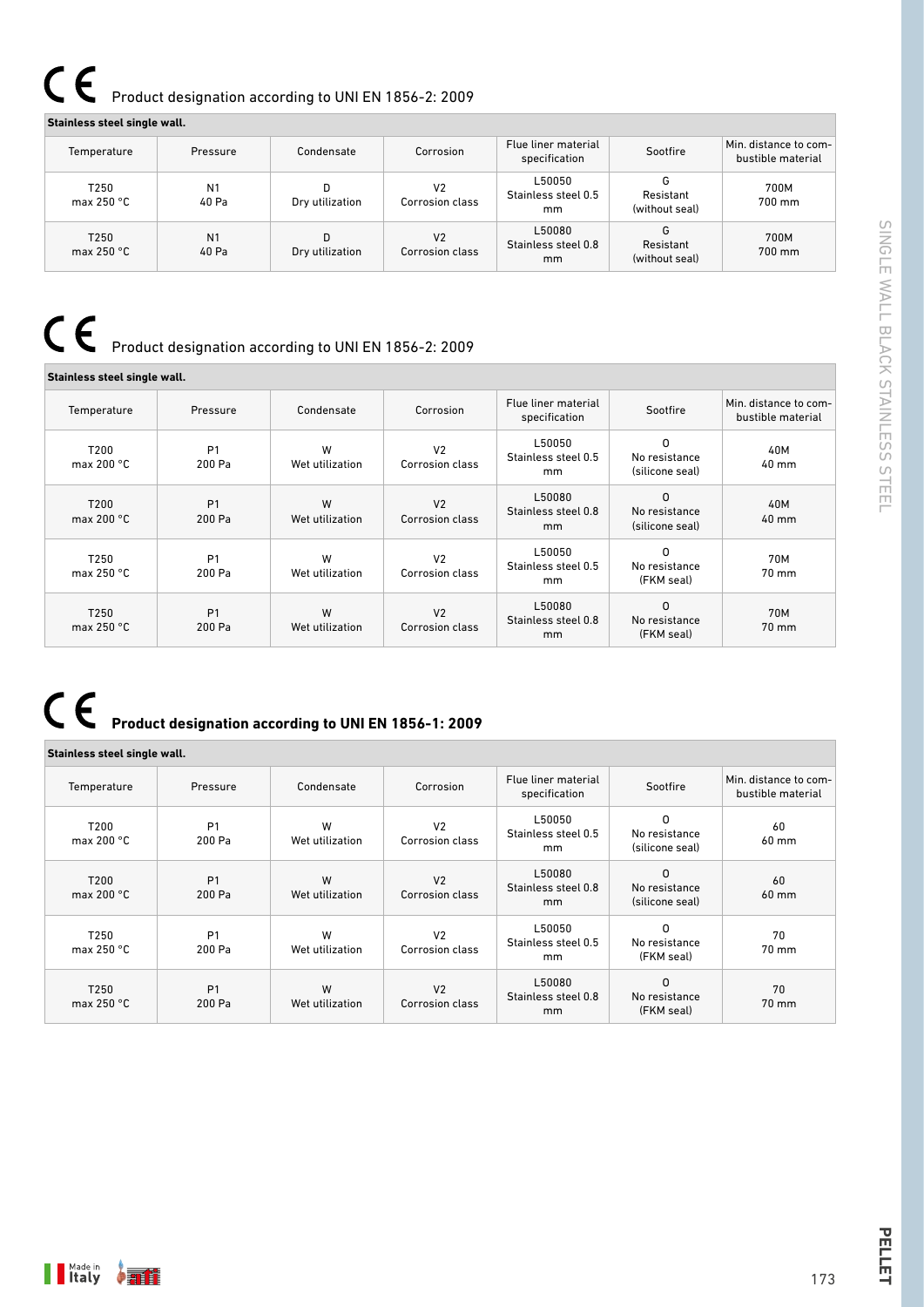SINGLE WALL BLACK STAINLESS STEEL SINGLE WALL BLACK STAINLESS STEEL



# **Pipe**

| Dim.  | 250 mm         | 500 mm         | 1000 mm         | 1500 mm       | 2000 mm         |
|-------|----------------|----------------|-----------------|---------------|-----------------|
| Cod.  | <b>NS1-28X</b> | <b>NS1-58X</b> | <b>NS1-108X</b> | NS1-158X      | <b>NS1-208X</b> |
| Note  | thk. $0.5$ mm  | thk. $0.5$ mm  | thk. $0.5$ mm   | thk. $0.5$ mm | thk. $0.5$ mm   |
| Pcs.  |                |                |                 |               | O               |
| E/pcs | € 15.20        | € 18.50        | € 27.60         | € 39.80       | € 52.30         |





# **Adjustable pipe**

| Dim.      | 100 / 250 mm    |
|-----------|-----------------|
| Cod.      | <b>NS1-28XT</b> |
| Note      | thk. $0.5$ mm   |
| Pcs.      |                 |
| $E/pc$ s. | € 17.20         |



| Dim.             | 250 mm          |
|------------------|-----------------|
| Cod.             | <b>NS1-28XP</b> |
| Note             | thk. $0.5$ mm   |
| Pcs.             | 4               |
| $\epsilon$ /pcs. | € 19.70         |



# **M/M sleeve**

| Dim.      | $100 \text{ mm}$ |
|-----------|------------------|
| Cod.      | <b>NS1-18X</b>   |
| Note      | thk. $0.5$ mm    |
| Pcs.      |                  |
| $E/pcs$ . | € 7.10           |



# **F/F sleeve**

| Dim.      | 120 mm          |
|-----------|-----------------|
| Cod.      | <b>NS1-148X</b> |
| Note      | thk. $0.5$ mm   |
| Pcs.      | 6               |
| $E/pcs$ . | € 19.30         |



# **M/F bend**

| Dim.             | 90°                            |
|------------------|--------------------------------|
| Cod.             | <b>NS2-98XP</b>                |
| Note             | bended from pipe - thk. 0,8 mm |
| Pcs.             |                                |
| $\epsilon$ /pcs. | € 27.10                        |



## **M/F bend**

| Dim.      | 45°                            |
|-----------|--------------------------------|
| Cod.      | <b>NS2-48XP</b>                |
| Note      | bended from pipe - thk. 0,8 mm |
| Pcs.      |                                |
| $E/pcs$ . | € 20.90                        |



# **M/F bend**

| Dim.      | 90°                        |
|-----------|----------------------------|
| Cod       | <b>NS2-98X</b>             |
| Note      | segment bend - thk. 0,5 mm |
| Pcs.      | 6                          |
| $E/pcs$ . | € 23.20                    |



### **M/F bend**

| Dim.      | 45°                        |
|-----------|----------------------------|
| Cod.      | <b>NS2-48X</b>             |
| Note      | segment bend - thk. 0,5 mm |
| Pcs.      |                            |
| $E/pcs$ . | € 20,00                    |



# **M/F bend**

| Dim.      |                      |
|-----------|----------------------|
| Cod.      | <b>NS2-98XIS</b>     |
| Note      | with inspection plug |
| Pcs.      |                      |
| $E/pc$ s. | € 60.00              |

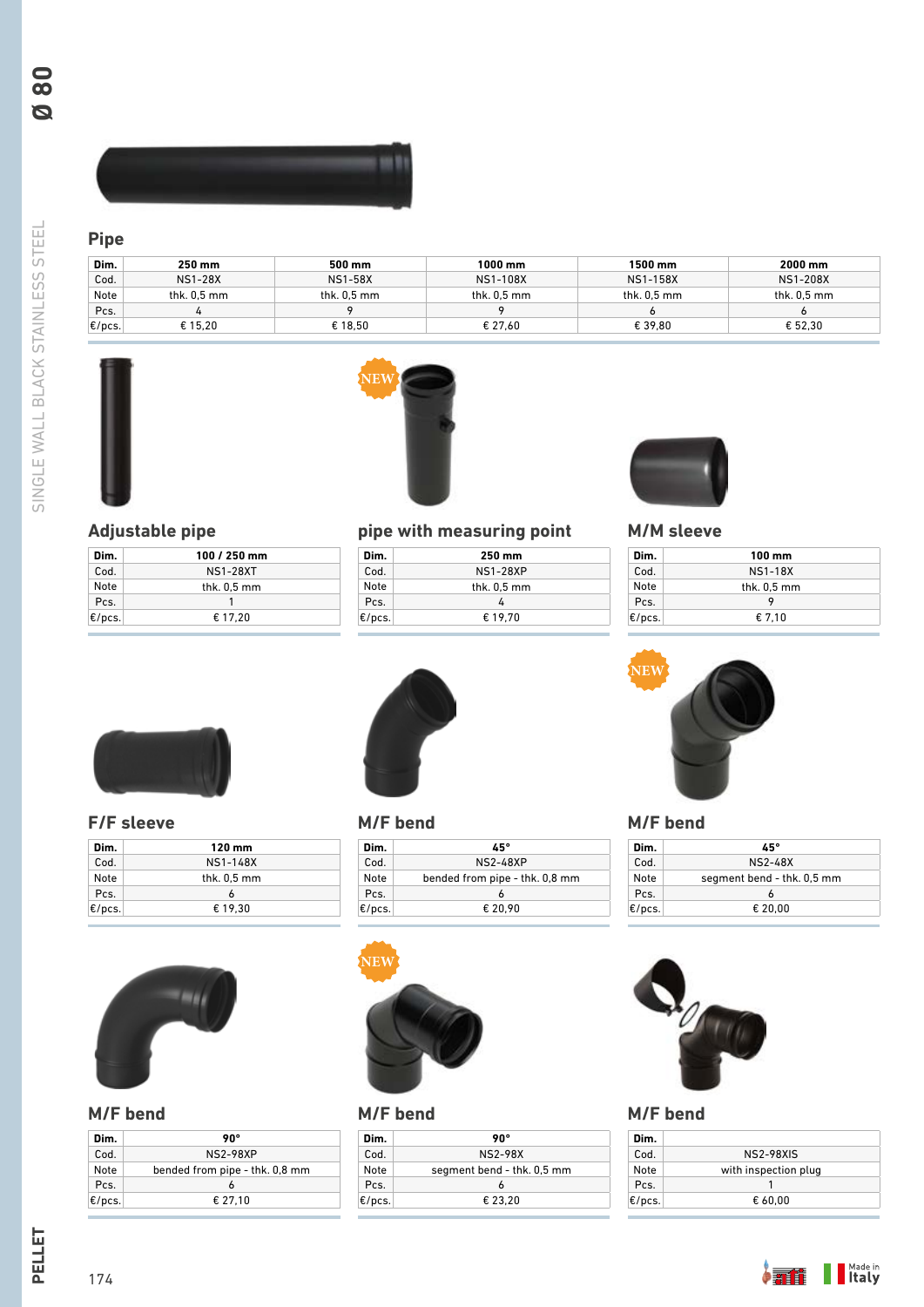

# **T element**

| Dim.      |                     |
|-----------|---------------------|
| Cod.      | <b>NS13-80XMF</b>   |
| Note      | $M/F -$ thk. 0,5 mm |
| Pcs.      | 4                   |
| $E/pcs$ . | € 33.00             |



# **T element**

| Dim.             |                     |
|------------------|---------------------|
| Cod.             | <b>NS13-80XFF</b>   |
| Note             | $F/F -$ thk. 0.5 mm |
| Pcs.             | 4                   |
| $\epsilon$ /pcs. | € 35.20             |
|                  |                     |



# **T element**

| Dim.      |                       |
|-----------|-----------------------|
| Cod       | <b>NS13-80XIS</b>     |
| Note      | F/F - with inspection |
| Pcs.      |                       |
| $E/pcs$ . | € 54.10               |



# **Seal for inspection**

| Dim.             |                   |
|------------------|-------------------|
| Cod.             | <b>VNS20-IS</b>   |
| Note             | <b>FKM - T250</b> |
| Pcs.             |                   |
| $\epsilon$ /pcs. | € 3.10            |



# **Plug**

| Dim.      |                 |
|-----------|-----------------|
| Cod.      | <b>NS12-80X</b> |
| Note      |                 |
| Pcs.      | 4               |
| $E/pcs$ . | € 16.70         |



# **Condensation drain**

| Dim.      | 3/4"           |  |
|-----------|----------------|--|
| Cod.      | <b>NS4-8SX</b> |  |
| Note      | vertical       |  |
| Pcs.      | 4              |  |
| $E/pc$ s. | € 19.30        |  |



# **Increasing adapter**

| Dim.                 | 080F-0100M        |
|----------------------|-------------------|
| Cod.                 | <b>NS8-108XMF</b> |
| Note                 |                   |
| Pcs.                 |                   |
| $ \varepsilon$ /pcs. | € 32.20           |



# **Silicone seal**

| Dim.      |           |
|-----------|-----------|
| Cod.      | $20 - 80$ |
| Note      |           |
| Pcs.      | 10        |
| $E/pc$ s. | € 1,30    |



# **FKM seal**

| Dim.      |                   |  |
|-----------|-------------------|--|
| Cod.      | <b>VNS20-80</b>   |  |
| Note      | <b>FKM - T250</b> |  |
| Pcs.      | 10                |  |
| $E/pcs$ . | € 3.30            |  |



# **Wall cover through the wall**

| Dim.      | øi 80 øe 180            |
|-----------|-------------------------|
| Cod.      | NS9-828X                |
| Note      | L. 250 mm - thk. 0.5 mm |
| Pcs.      |                         |
| $E/pcs$ . | € 30.90                 |



# **Wall cover**

| Øi 80 - Øe 140 |  |
|----------------|--|
| <b>NS9-8</b>   |  |
| metal          |  |
| 20             |  |
| € 5.80         |  |
|                |  |



# **Wall cover**

| Dim.   | 0i 80 - 0e 180 |
|--------|----------------|
| Cod.   | <b>NS9-8L</b>  |
| Note   | metal          |
| Pcs.   | 20             |
| E/pcs. | € 6.20         |

**Ø 80**



PELLET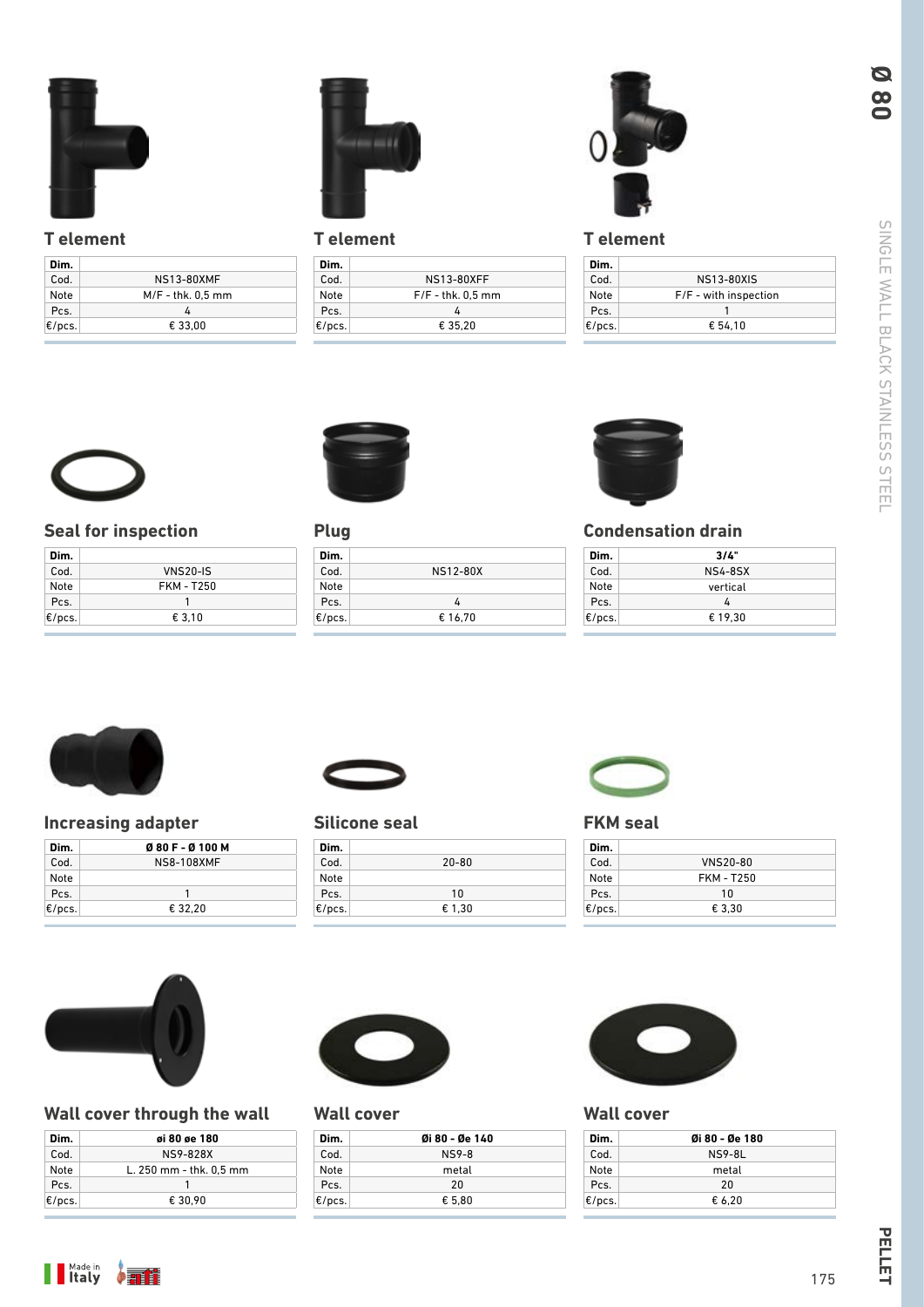

## **Wall cover**

| Dim.      | 0i 80 - 0e 142 |  |
|-----------|----------------|--|
| Cod.      | <b>NS9-86</b>  |  |
| Note      | silicone       |  |
| Pcs.      | 20             |  |
| $E/pcs$ . | € 5.60         |  |



# **Fastening ring**

| Dim.      |                          |
|-----------|--------------------------|
| Cod.      | <b>NS9-8F</b>            |
| Note      | AISI 304 stainless steel |
| Pcs.      | 10                       |
| $E/$ pcs. | € 6.50                   |



# **Wall bracket**

| Dim.      |                |
|-----------|----------------|
| Cod.      | NS14-80        |
| Note      |                |
| Pcs.      | 1 <sub>0</sub> |
| $E/pc$ s. | € 8.00         |



# **Vertical flue terminal**

| Dim.      |                |
|-----------|----------------|
| Cod.      | <b>NS6-8CX</b> |
| Note      | male           |
| Pcs.      | 5              |
| $E/pc$ s. | € 34.50        |
|           |                |



# **Horizontal flue terminal**

| NS10-8SMX |
|-----------|
| male      |
| 4         |
| € 21.30   |
|           |



# **Horizontal flue terminal**

| NS10-48XP |
|-----------|
|           |
| ь         |
| € 38.50   |
|           |

**Ø 80**

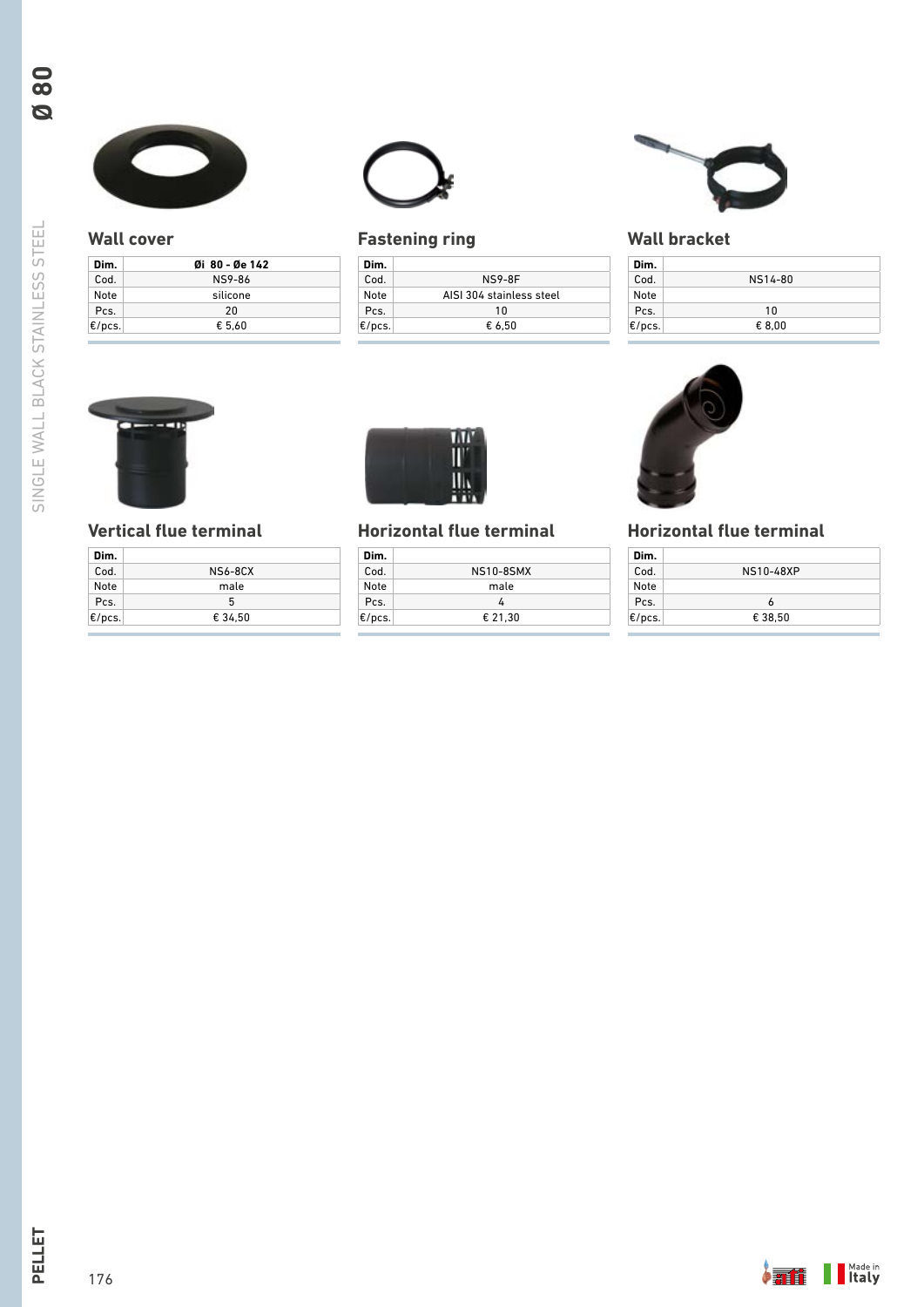

# **Pipe**

| Dim.             | 250 mm        | 500 mm        | 1000 mm       | 1500 mm       |  |
|------------------|---------------|---------------|---------------|---------------|--|
| Cod.             | NS1-210X      | NS1-510X      | NS1-1010X     | NS1-1510X     |  |
| Note             | thk. $0.5$ mm | thk. $0.5$ mm | thk. $0.5$ mm | thk. $0.5$ mm |  |
| Pcs.             |               |               |               |               |  |
| $\epsilon$ /pcs. | € 18.20       | € 22.90       | € 35.40       | € 53.10       |  |



# **M/M sleeve**

| Dim.             | 100 mm             |
|------------------|--------------------|
| Cod.             | <b>NS1-110X</b>    |
| Note             | $M/M - sp. 0.5$ mm |
| Pcs.             |                    |
| $\epsilon$ /pcs. | € 9.10             |



# **F/F sleeve**

| Dim.             | 120 mm              |
|------------------|---------------------|
| Cod.             | NS1-1410X           |
| Note             | $F/F -$ thk. 0,5 mm |
| Pcs.             | 4                   |
| $\epsilon$ /pcs. | € 23.20             |



## **M/F bend**

| Dim.      | 45°                            |
|-----------|--------------------------------|
| Cod       | NS2-410XP                      |
| Note      | bended from pipe - thk. 0,8 mm |
| Pcs.      | Λ                              |
| $E/pc$ s. | € 22.00                        |



# **M/F bend**

| Dim.      | 90°                            |
|-----------|--------------------------------|
| Cod.      | NS2-910XP                      |
| Note      | bended from pipe - thk. 0,8 mm |
| Pcs.      | 4                              |
| $E/pcs$ . | € 29.10                        |



# **T element**

| Dim.             |                       |
|------------------|-----------------------|
| Cod.             | NS13-100XFF           |
| Note             | $F/F -$ thk. $0.5$ mm |
| Pcs.             |                       |
| $\epsilon$ /pcs. | € 37.40               |



## **T element**

| NS13-108XFF           |             |
|-----------------------|-------------|
| $F/F -$ thk. $0.5$ mm |             |
|                       |             |
| € 37.40               |             |
|                       | reduced Ø80 |



# **Condensation drain**

| Dim.             | 3/4"            |  |
|------------------|-----------------|--|
| Cod.             | <b>NS4-10SX</b> |  |
| Note             | vertical        |  |
| Pcs.             | 7               |  |
| $\epsilon$ /pcs. | € 20.90         |  |



# **Increasing adapter**

| Dim.             | Ø 100 F - Ø 80 M |  |
|------------------|------------------|--|
| Cod.             | NS8-108X         |  |
| Note             |                  |  |
| Pcs.             |                  |  |
| $\epsilon$ /pcs. | € 32.20          |  |



# **Silicone seal**

| Dim.      |            |  |
|-----------|------------|--|
| Cod.      | $20 - 100$ |  |
| Note      |            |  |
| Pcs.      | 10         |  |
| $E/pc$ s. | € 1,60     |  |

**Ø 100**



PELLET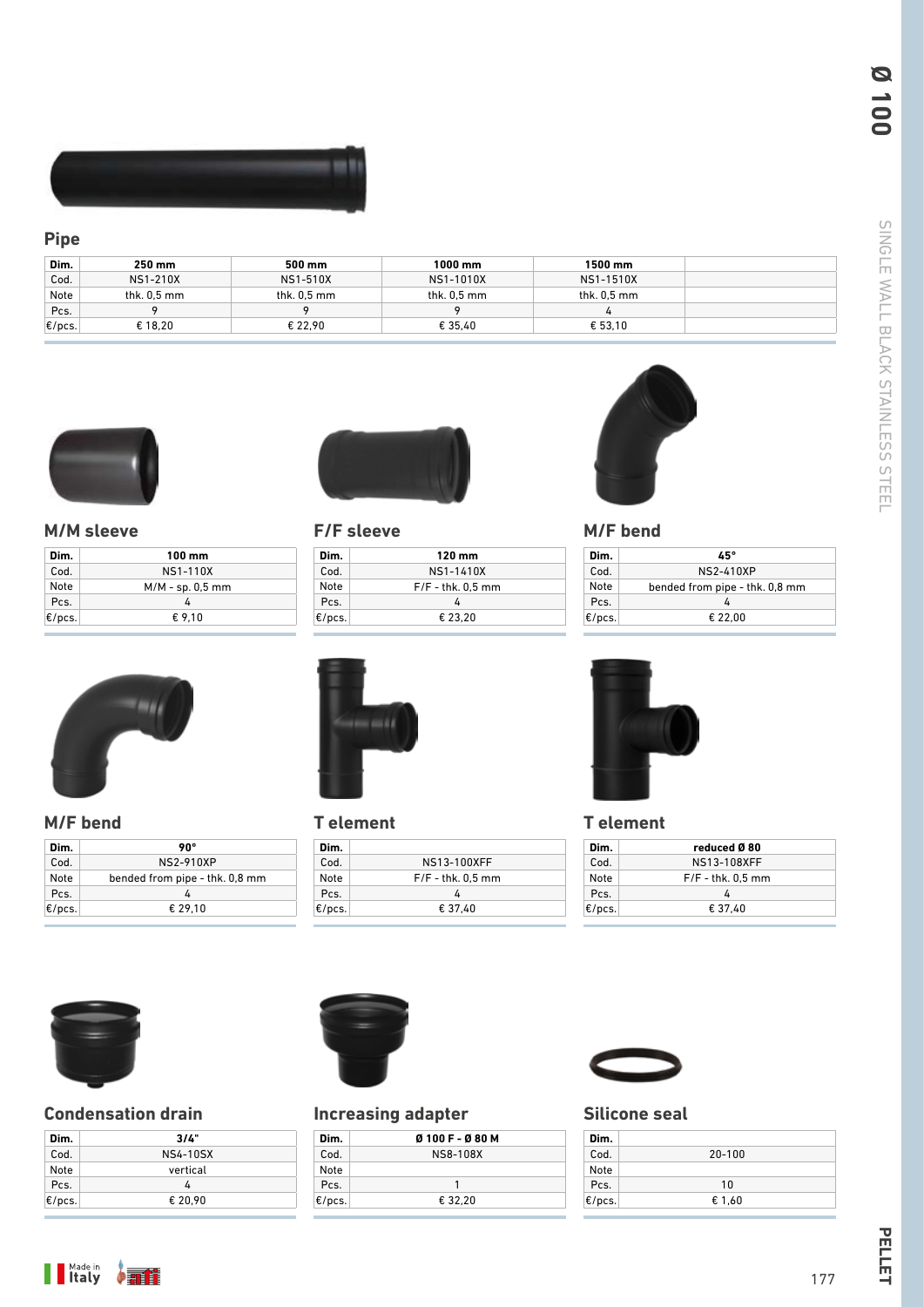

# **FKM seal**

| Dim.             |                   |  |
|------------------|-------------------|--|
| Cod.             | VNS20-100         |  |
| Note             | <b>FKM - T250</b> |  |
| Pcs.             | 10                |  |
| $\epsilon$ /pcs. | €4.20             |  |



# **Wall cover**

| Dim.      | 0i 100 - 0e 180 |  |
|-----------|-----------------|--|
| Cod.      | NS9-10          |  |
| Note      | metal           |  |
| Pcs.      | 20              |  |
| $E/pc$ s. | € 6.70          |  |



# **Wall cover**

| Dim.      | Øi 100 - Øe 162 |  |
|-----------|-----------------|--|
| Cod.      | NS9-106         |  |
| Note      | silicone        |  |
| Pcs.      | 20              |  |
| $E/pcs$ . | € 6.20          |  |



# **Fastening ring**

| Dim.      |                          |
|-----------|--------------------------|
| Cod.      | <b>NS9-10F</b>           |
| Note      | AISI 304 stainless steel |
| Pcs.      | 10                       |
| $E/pcs$ . | € 6.70                   |



# **Wall bracket**



# **Vertical flue terminal**

| Dim.      | h.154 mm        |  |
|-----------|-----------------|--|
| Cod.      | <b>NS6-10CX</b> |  |
| Note      | male            |  |
| Pcs.      | ર               |  |
| $E/pc$ s. | € 35.90         |  |



# **Horizontal flue terminal**

| Dim.      | $1.143$ mm        |  |
|-----------|-------------------|--|
| Cod.      | <b>NS10-10SMX</b> |  |
| Note      | male              |  |
| Pcs.      | 3                 |  |
| $E/pcs$ . | € 22.70           |  |

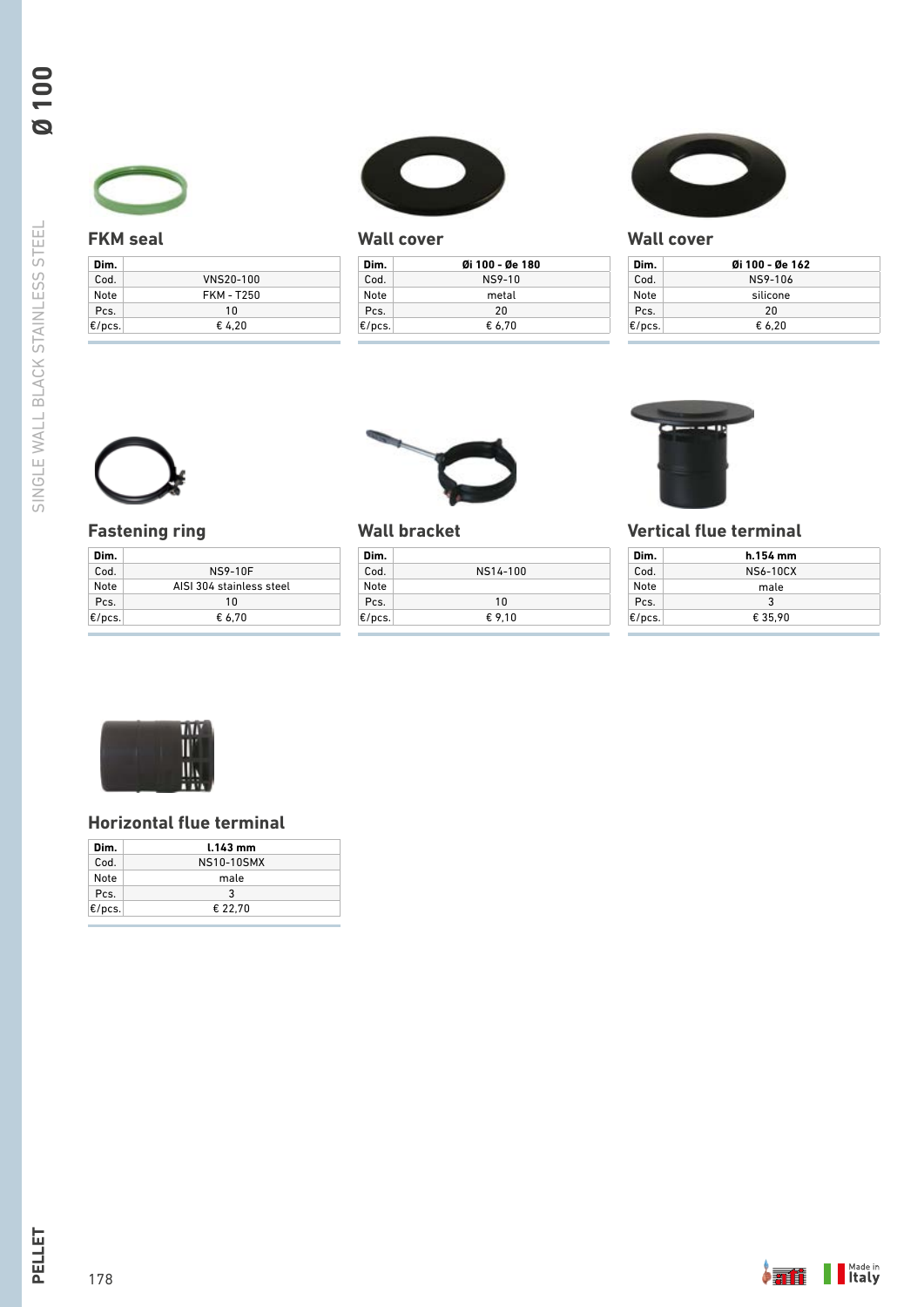

# **Pipe**

| Dim.                                | 250 mm          | 500 mm        | 1000 mm       |  |
|-------------------------------------|-----------------|---------------|---------------|--|
| Cod.                                | <b>NS1-212X</b> | NS1-512X      | NS1-1012X     |  |
| Note                                | thk. 0,5 mm     | thk. $0.5$ mm | thk. $0.5$ mm |  |
| Pcs.                                |                 | ≖             |               |  |
| $ \mathbf{\epsilon}/\mathsf{pcs.} $ | € 20.30         | € 25.00       | € 37.90       |  |



**M/F bend**

**Dim.** Cod. Note Pcs. €/pcs.



# **M/F bend**

| Dim.      | 90°                            |
|-----------|--------------------------------|
| Cod.      | NS2-912XP                      |
| Note      | bended from pipe - thk. 0,8 mm |
| Pcs.      | 4                              |
| $E/pcs$ . | € 35.40                        |



# **T element**

| Dim.      |                     |
|-----------|---------------------|
| Cod.      | NS13-120XFF         |
| Note      | $F/F -$ thk. 0.5 mm |
| Pcs.      |                     |
| $E/pcs$ . | €42.00              |



### **Condensation drain**

| Dim.             | 3/4"            |  |
|------------------|-----------------|--|
| Cod.             | <b>NS4-12SX</b> |  |
| Note             | vertical        |  |
| Pcs.             |                 |  |
| $\epsilon$ /pcs. | € 26.30         |  |

**45°** NS2-412XP bended from pipe - thk. 0,8 mm 4 € 25,00



# **Silicone seal**

| Dim.   |            |
|--------|------------|
| Cod.   | $20 - 120$ |
| Note   |            |
| Pcs.   | 10         |
| E/pcs. | € 2.00     |



### **Wall cover**

| Dim.      | Øi 120 - Øe 170 |
|-----------|-----------------|
| Cod.      | <b>NS9-12</b>   |
| Note      | metal           |
| Pcs.      | 20              |
| $E/pc$ s. | € 7.60          |



# **Fastening ring**

| Dim.             |                          |
|------------------|--------------------------|
| Cod.             | <b>NS9-12F</b>           |
| Note             | AISI 304 stainless steel |
| Pcs.             | 10                       |
| $\epsilon$ /pcs. | € 7.10                   |



# **Wall bracket**

| Dim.      |          |
|-----------|----------|
| Cod.      | NS14-120 |
| Note      |          |
| Pcs.      | 10       |
| $E/pcs$ . | € 10,50  |



# **Vertical flue terminal**

| Dim.      | h.196 mm        |  |
|-----------|-----------------|--|
| Cod.      | <b>NS6-12CX</b> |  |
| Note      | male            |  |
| Pcs.      | 2               |  |
| $E/pcs$ . | € 38.10         |  |

**Ø 120**



PELLET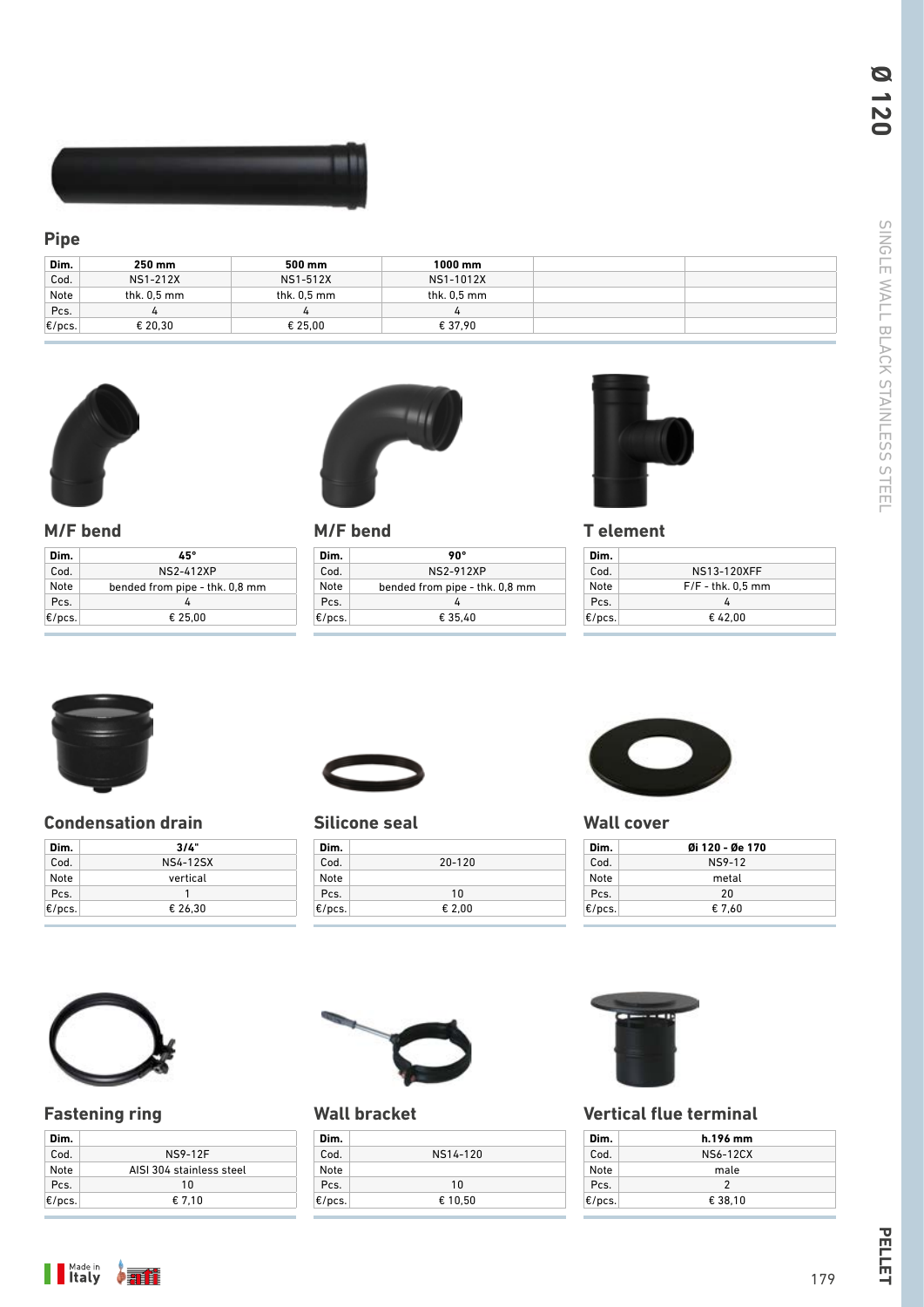

# **Horizontal flue terminal**

| Dim.   | $1.140$ mm        |
|--------|-------------------|
| Cod.   | <b>NS10-12SMX</b> |
| Note   | male              |
| Pcs.   | 2                 |
| E/pcs. | € 23.60           |

**Ø 120**

180

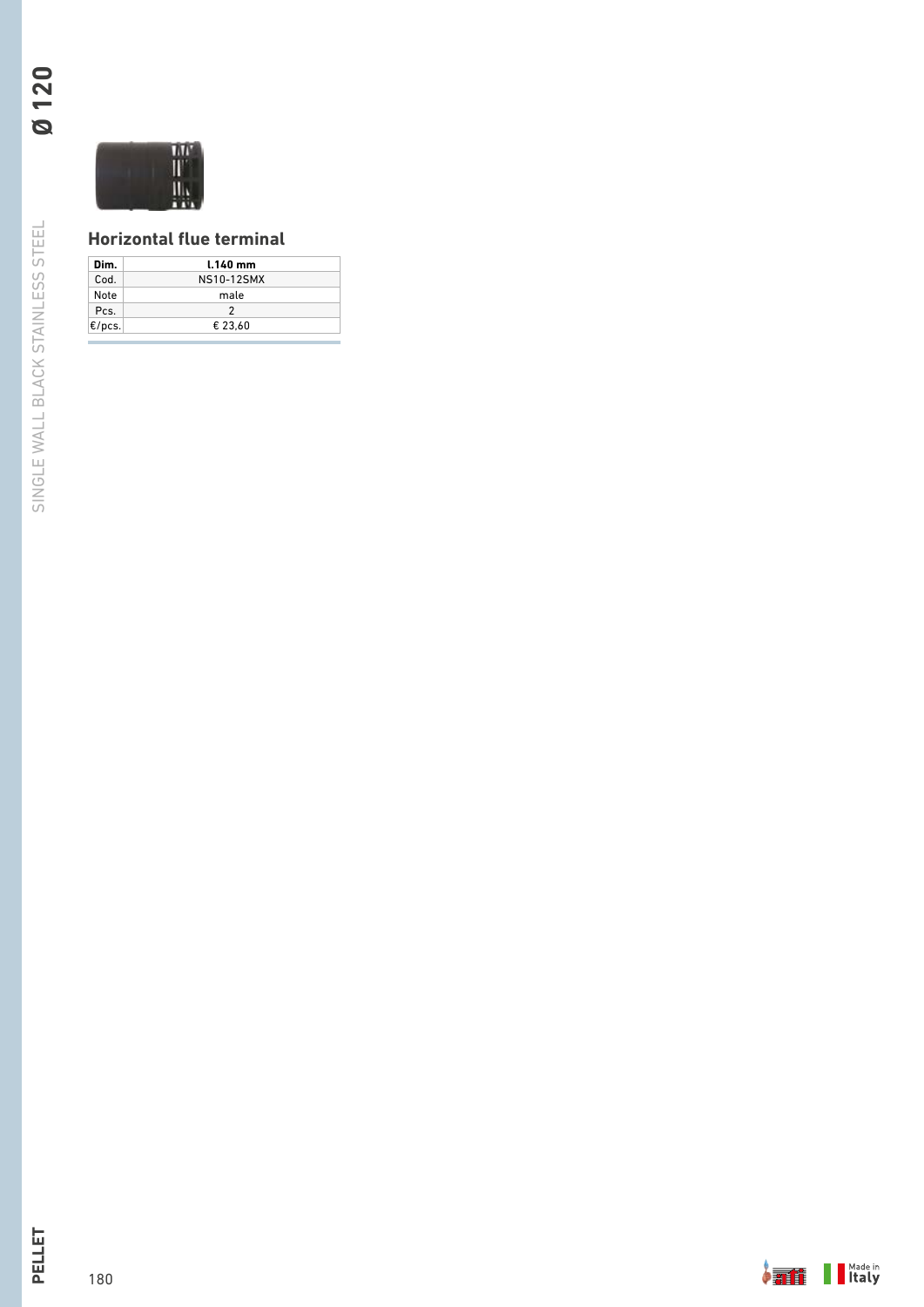# **DOUBLE WALL STAINLESS STEEL/ALUMINIUM**

# Available diametres

**Ø 80/130**

# Documentation



# **DoP T200**

get.atimariani.it/dop/DOP13.pdf



# **DoP T250**

get.atimariani.it/dop/DOP14.pdf



**Instruction manual**

get.atimariani.it/man/MANUT-FUM-005.pdf



# **Catalogue section**

get.atimariani.it/engcat/INOX-ALU-BK-DW.pdf

# Applications





**Outdoor installation**





Stainless steel AISI 316/L

Black stainless steel RAL 9005

> Insulation rockwool

PELLET

# $\epsilon$ Product designation according to UNI EN 1856-1: 2009

| Double wall.                     |                          |                      |                                          |                                                |                                       |                                            |
|----------------------------------|--------------------------|----------------------|------------------------------------------|------------------------------------------------|---------------------------------------|--------------------------------------------|
| Temperature                      | Pressure                 | Condensate           | Corrosion                                | Flue liner material<br>specification           | Sootfire                              | Min. distance to com-<br>bustible material |
| T200<br>max 200 $^{\circ}$ C     | P <sub>1</sub><br>200 Pa | W<br>Wet utilization | V <sub>2</sub><br>Corrosion class        | L50050<br>Stainless steel<br>AISI 316 L 0.5 mm | O<br>No resistance<br>(silicone seal) | 50<br>50 mm                                |
| T <sub>250</sub><br>max $250 °C$ | P <sub>1</sub><br>200 Pa | W<br>Wet utilization | V <sub>2</sub><br>Corrosion class        | L50050<br>Stainless steel<br>AISI 316 L 0.5 mm | 0<br>No resistance<br>(FKM seal)      | 70<br>$70 \text{ mm}$                      |
| T250<br>max 250 $\degree$ C      | N <sub>1</sub><br>40 Pa  | D<br>Dry utilization | V <sub>2</sub><br><b>Corrosion class</b> | L50050<br>Stainless steel<br>AISI 316 L 0.8 mm | G<br>Resistant<br>(without seal)      | 150<br>150 mm                              |

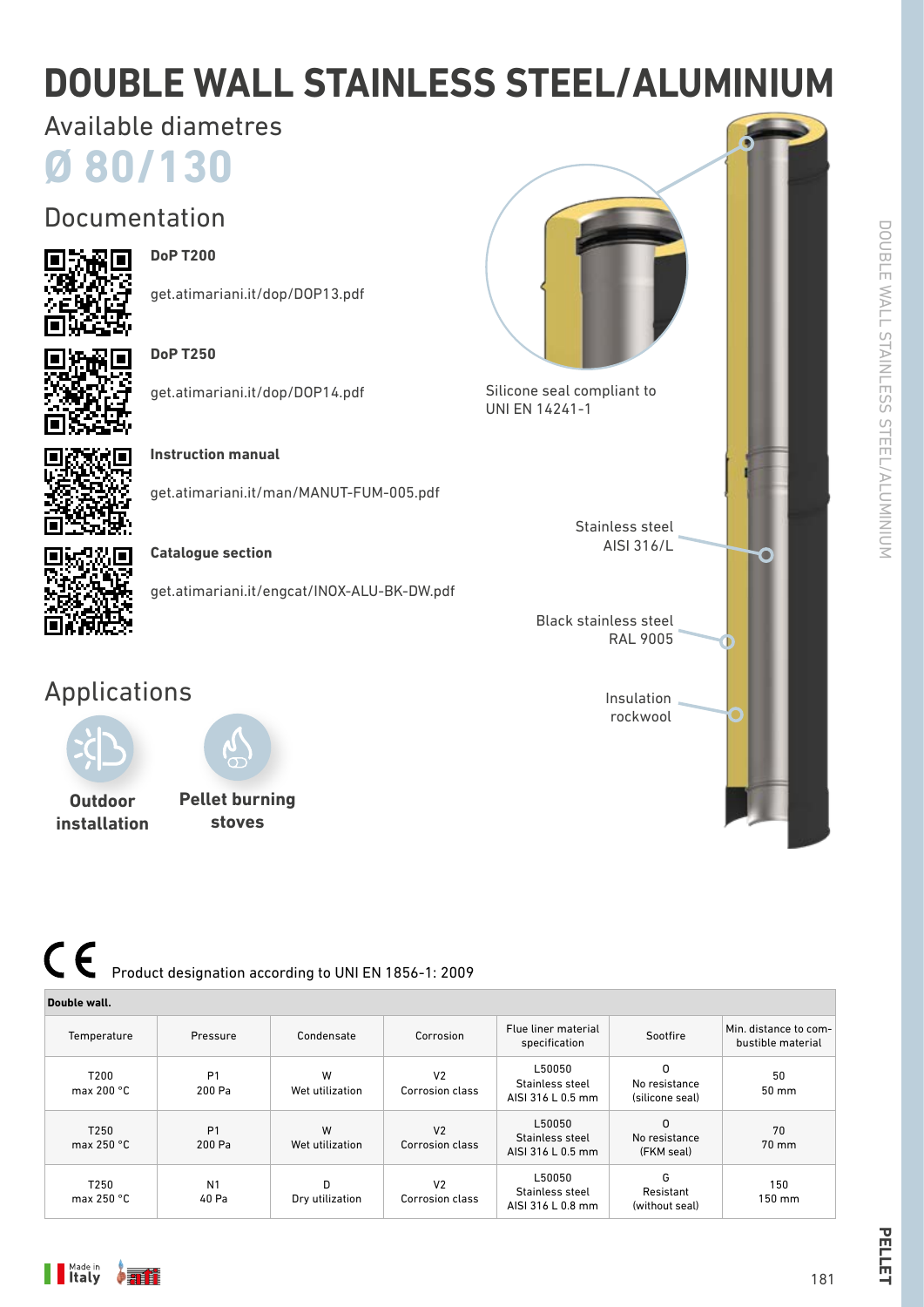

# **Insulated pipe**

| Dim.  | 250 mm          | 500 mm          | 1000 mm         | 2000 mm         |  |
|-------|-----------------|-----------------|-----------------|-----------------|--|
| Cod.  | <b>N6-83XAB</b> | N6-853XAB       | N6-813XAB       | N6-823XAB       |  |
| Note  | rock wool 25 mm | rock wool 25 mm | rock wool 25 mm | rock wool 25 mm |  |
| Pcs.  |                 |                 |                 |                 |  |
| E/pcs | € 36.90         | € 50.80         | € 80.80         | € 148.20        |  |



# **Vertical flue terminal**

| Dim.             | h.165 mm   |
|------------------|------------|
| Cod.             | N45-130XAB |
| Note             |            |
| Pcs.             |            |
| $\epsilon$ /pcs. | €43.40     |



## **Roof terminal**

| Dim.      | h.1075 mm  |  |
|-----------|------------|--|
| Cod.      | N45-813XAB |  |
| Note      |            |  |
| Pcs.      | 1          |  |
| $E/pcs$ . | € 110.90   |  |



# **Black tile**

| Dim.      | $500 \times 500$ mm                      |
|-----------|------------------------------------------|
| Cod.      | N5-TA                                    |
| Note      | $5^{\circ}$ - 30 $^{\circ}$ pitched roof |
| Pcs.      |                                          |
| $E/pcs$ . | € 31.40                                  |



## **Black tile**

| Dim.      | 450 x 450 mm                         |
|-----------|--------------------------------------|
| Cod.      | N5-TA50                              |
| Note      | $25^\circ$ - $50^\circ$ pitched roof |
| Pcs.      |                                      |
| $E/pcs$ . | €45.70                               |



# **Condensation drain with ring**

| Dim.      | 3/4"     |
|-----------|----------|
| Cod.      | N4-83XAB |
| Note      | vertical |
| Pcs.      |          |
| $E/pc$ s. | € 30.70  |



## **Insulated bend**

| Dim.      | 45°             |
|-----------|-----------------|
| Cod.      | N7-413XAB       |
| Note      | rock wool 25 mm |
| Pcs.      |                 |
| $E/pcs$ . | € 65.20         |



# **Wall support**

| Dim.      | 140 x 180 x 200 mm   |
|-----------|----------------------|
| Cod       | N <sub>15</sub> -SUP |
| Note      |                      |
| Pcs.      | 1                    |
| $E/pc$ s. | € 82.20              |



# **Insulated T Element**

| Dim.      |                 |
|-----------|-----------------|
| Cod       | N13-813XAB      |
| Note      | rock wool 25 mm |
| Pcs.      |                 |
| $E/pcs$ . | € 108.80        |



# **Transition double wall system**

| Dim.      | $Q$ 80-130 - $Q$ 80 |  |
|-----------|---------------------|--|
| Cod.      | N6-83AD             |  |
| Note      |                     |  |
| Pcs.      |                     |  |
| $E/pcs$ . | € 22.90             |  |

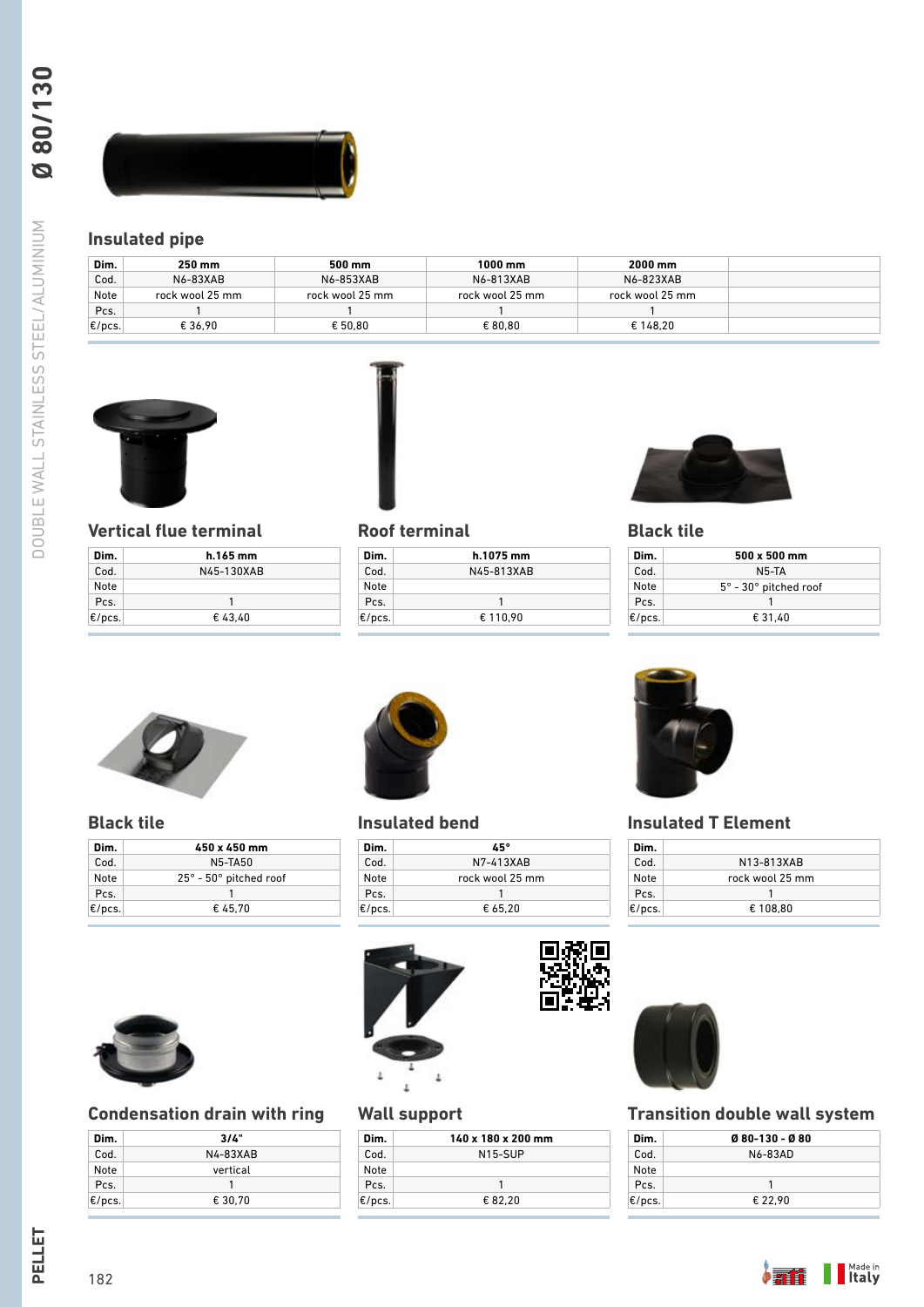



# **Wall cover**

| Dim.      |         |  |
|-----------|---------|--|
| Cod.      | $N9-13$ |  |
| Note      | metal   |  |
| Pcs.      |         |  |
| $E/pc$ s. | € 14.00 |  |



# **Wall Cover**

| Dim.      | 0i 130-0e 210 |
|-----------|---------------|
| Cod.      | N9-136        |
| Note      | Silicone      |
| Pcs.      | 20            |
| $E/pcs$ . | € 11.70       |
|           |               |



# **Fastening ring**

| Dim.      |        |
|-----------|--------|
| Cod.      | N9-13F |
| Note      |        |
| Pcs.      | 10     |
| $E/pc$ s. | € 7.60 |



# **Wall bracket**

| Dim.      |            |
|-----------|------------|
| Cod.      | N14-COL130 |
| Note      |            |
| Pcs.      |            |
| $E/pc$ s. | € 23.40    |



# **Extension for bracket**

| Dim.   | L 200      |
|--------|------------|
| Cod.   | N14-STAF20 |
| Note   |            |
| Pcs.   | 1          |
| E/pcs. | € 17.80    |
|        |            |



# **Storm collar**

| Dim.      | h.100    |  |
|-----------|----------|--|
| Cod.      | N45-130X |  |
| Note      |          |  |
| Pcs.      | 1        |  |
| $E/pcs$ . | € 24.40  |  |





П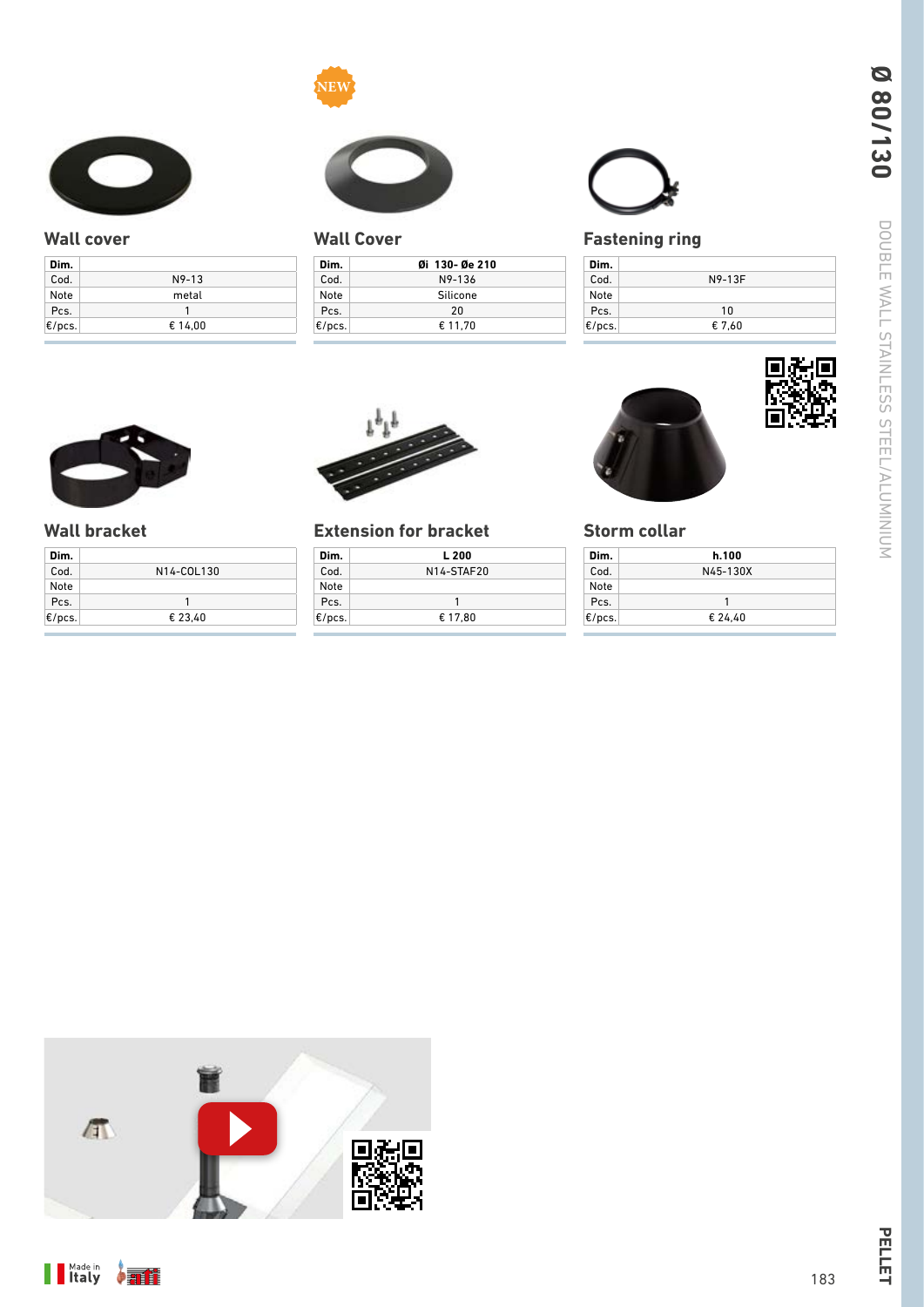# **DOUBLE WALL S. STEEL/BLACK S. STEEL**

**Ø 100/150** Available diametres

**DoP**

# Documentation



# get.atimariani.it/dop/DOP26.pdf



DOUBLE WALL STAINLESS STEEL/BLACK STAINLESS STEEL

**DOUBLE WALL STAINLESS STEEL/BLACK STAINLESS STEEL** 

# **Instruction manual**

get.atimariani.it/man/MANUT-FUM-011.pdf



## **Catalogue section**

get.atimariani.it/engcat/INOX-INOX-BK-DW.pdf

# Applications



**Outdoor installation**



**Pellet burning stoves**

# $\epsilon$ Product designation according to UNI EN 1856-1: 2009

### **Double wall.** Temperature Pressure Condensate Corrosion Flue liner material specification Sootfire Min. distance to com-bustible material T200 max 200 °C P1 200 Pa W Wet utilization  $V<sub>2</sub>$ Corrosion class L50050 Stainless steel AISI 316 L 0.5 mm O No resistance (silicone seal) 150M 150 mm T250 max 250 °C N1 40 Pa D Dry utilization V2 Corrosion class L50050 Stainless steel AISI 316 L 0.5 mm G Resistant (without seal) 150M 150 mm



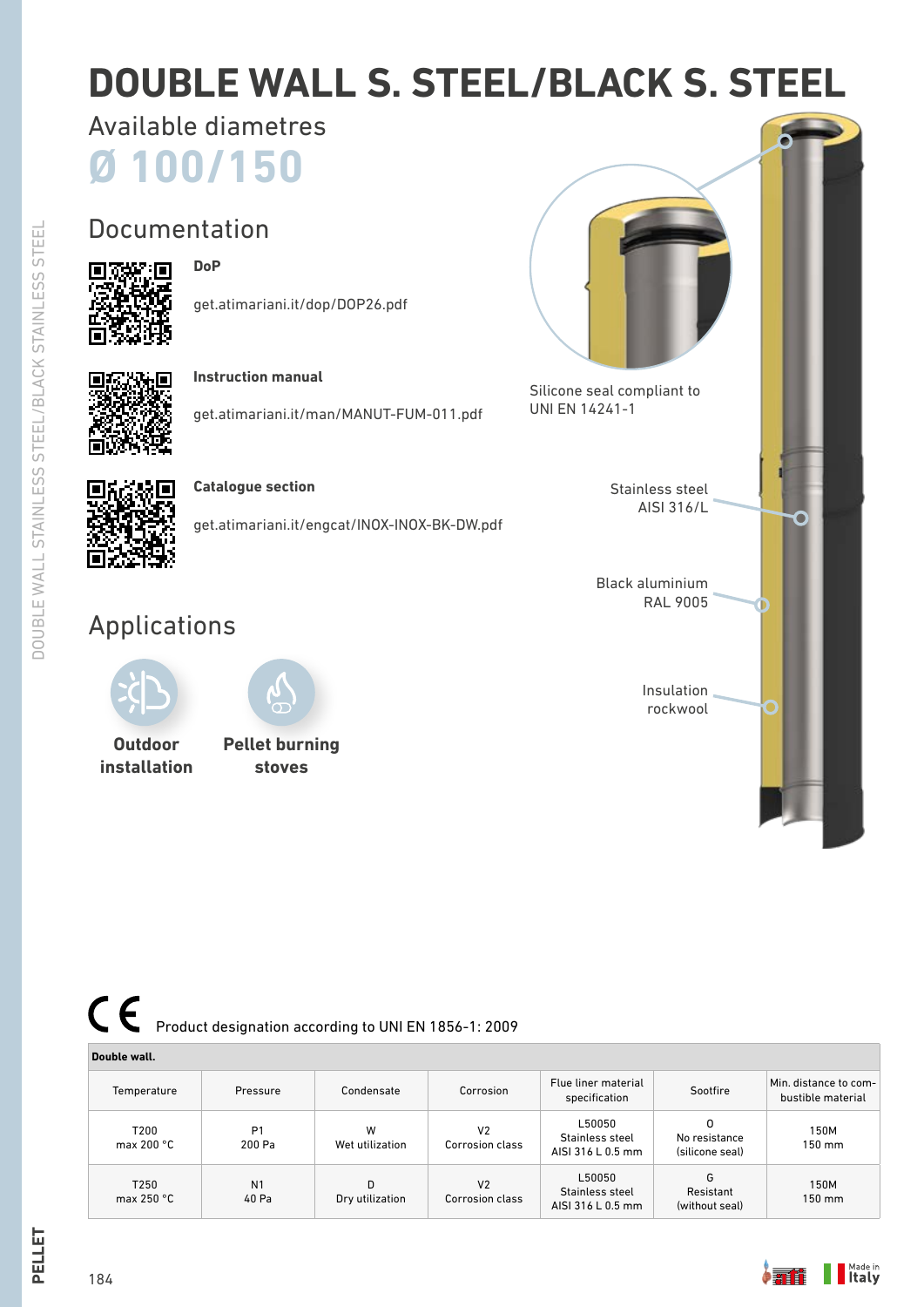

# **Insulated pipe**

| Dim.             | 250 mm          | 500 mm          | 1000 mm         |  |
|------------------|-----------------|-----------------|-----------------|--|
| Cod.             | N6-101502X      | N6-101505X      | N6-101510X      |  |
| Note             | rock wool 25 mm | rock wool 25 mm | rock wool 25 mm |  |
| Pcs.             |                 |                 |                 |  |
| $\epsilon$ /pcs. | € 50.10         | € 69.00         | € 109.10        |  |





# **Vertical flue terminal**

| Dim.   |            |
|--------|------------|
| Cod.   | N45-10151X |
| Note   |            |
| Pcs.   |            |
| E/pcs. | €94.60     |



| Dim.      | 450 x 450 mm                             |
|-----------|------------------------------------------|
| Cod.      | N5-T15X                                  |
| Note      | $5^{\circ}$ - 45 $^{\circ}$ pitched roof |
| Pcs.      |                                          |
| $E/pc$ s. | € 77.90                                  |
|           |                                          |



# **Insulated bend**

| Dim.      | 45°             |
|-----------|-----------------|
| Cod.      | N7-101545X      |
| Note      | rock wool 25 mm |
| Pcs.      |                 |
| $E/pcs$ . | € 87.90         |



### **Insulated T Element**

| Dim.      | with inspection plug |
|-----------|----------------------|
| Cod.      | N13-10151X           |
| Note      | rock wool 25 mm      |
| Pcs.      |                      |
| $E/pc$ s. | € 163.60             |



# **Condensation drain with ring**

| Dim.      | Ø80/Ø80 - Ø80/Ø125 |
|-----------|--------------------|
| Cod       | N4-101501X         |
| Note      | rock wool 25 mm    |
| Pcs.      |                    |
| $E/pcs$ . | €43.40             |



# **Insulated T Element**

| Dim.   | 45°             |
|--------|-----------------|
| Cod.   | N13-10154X      |
| Note   | rock wool 25 mm |
| Pcs.   |                 |
| E/pcs. | € 155.80        |
|        |                 |



# **Wall support**

| Dim.      | 520 mm          |
|-----------|-----------------|
| Cod.      | N15-10151X      |
| Note      | rock wool 25 mm |
| Pcs.      |                 |
| $E/pc$ s. | € 133.50        |
|           |                 |



# **Insulated T Element**

| Dim.      | 90°             |
|-----------|-----------------|
| Cod.      | N13-10159X      |
| Note      | rock wool 25 mm |
| Pcs.      |                 |
| $E/pcs$ . | € 146.80        |



# **Wall cover**

| Dim.      | 250 mm  |  |
|-----------|---------|--|
| Cod.      | $N9-15$ |  |
| Note      |         |  |
| Pcs.      |         |  |
| $E/pc$ s. | € 16.70 |  |